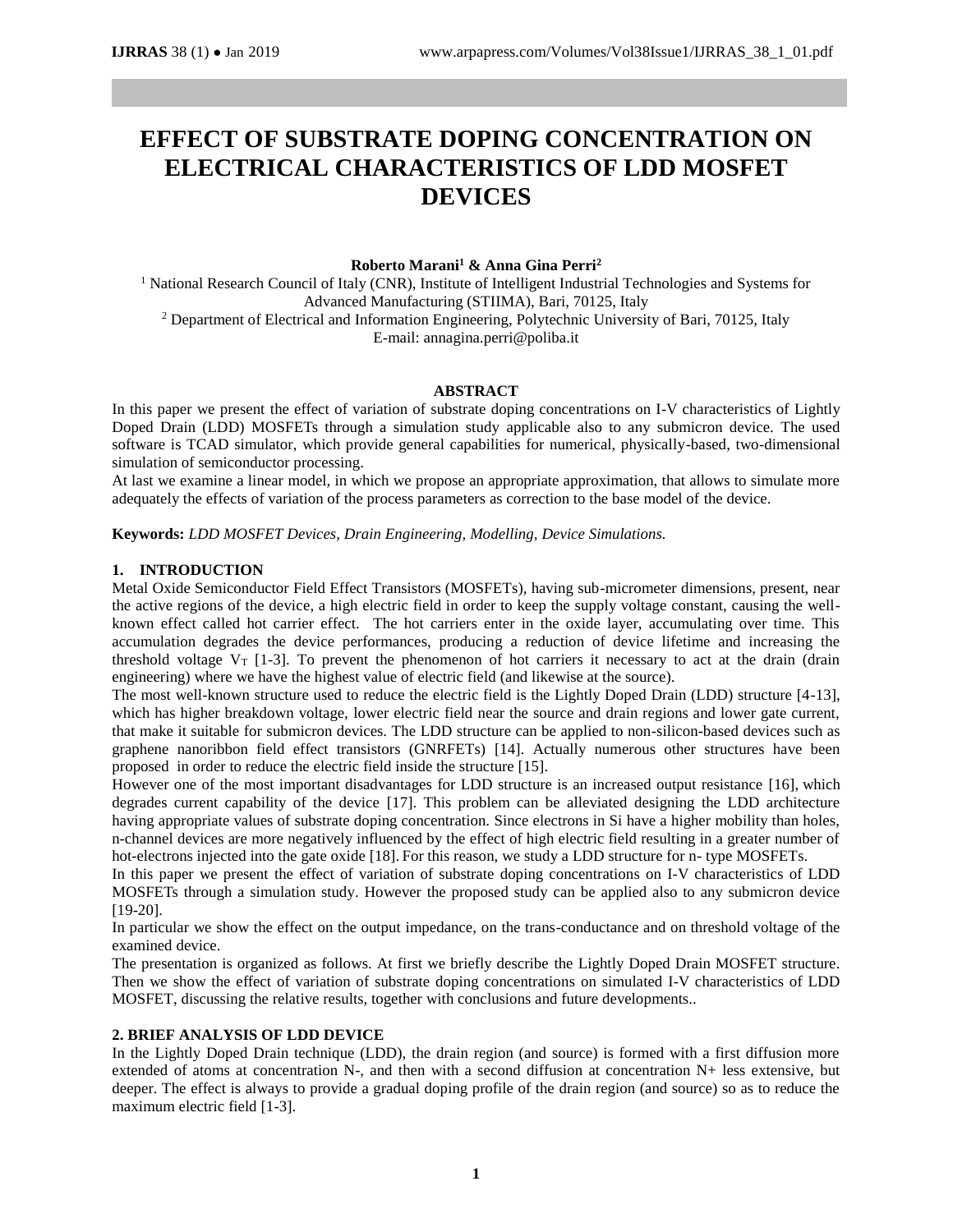From [3] we can see that the value of breakdown voltage obtained for LDD MOSFET is double than the same value for conventional MOSFET. This happens because hot electrons near drain and source are slowed down since electric field near active regions is decreased by the presence of light doping. The breakdown voltage is proportionally with the radius of source/drain junctions. N-channel length has also an important influence on breakdown voltage. If channel dimensions are small, then the current flowing through channel has to travel over a shorter distance between source and drain. In this way current capability of the device is increased: small resistance and greater current. On the other hand, shorter channel makes breakdown voltage smaller due to unideal scaling, the internal electric field would increase with shorter channel lengths [2].

The reduction in electric-field intensity due to the LDD structure is illustrated in the two-dimensional simulation results reported in [21], where it is possible to see that the electric field in the conventional device peaks approximately at the metallurgical junction and drops quickly to zero in the drain because no field can exist in the highly conductive N+ region. On the other hand, the electric field in the LDD device extends across the N- region before dropping to zero at the drain. For a given voltage drop the peak field in the LDD device, which determines the junction avalanche breakdown voltage, is lower than in the conventional device.

In this paper the LDD performances are studied on a MOSFET device using TCAD simulator [22], containing process and device simulation modules.

The LDD MOSFET under investigation has been realized on Silicon substrate with <100> crystallographic orientation and an initial doping with phosphor atoms of  $10^{14}$  cm<sup>-3</sup>. The P-well region is obtained implanting a dose of boron atoms of  $8 \cdot 10^{12}$  cm<sup>-2</sup> with 100 keV of energy. Source and drain regions are obtained with a dose of arsenic implant of  $2.5 \cdot 10^{15}$  cm<sup>-2</sup> and 50 keV energy with polysilicon gate as mask. LDD implants are made with a dose of phosphor atoms of  $3 \cdot 10^{13}$  cm<sup>-2</sup> with 20 keV of energy.

The aim of this paper is the study of the effect of substrate doping on electrical characteristics. In particular we examine different dose of boron atoms for the P-well region in order to determine the optimal value of substrate doping.

# **3. EFFECT OF DOSE IMPLANTATION IN P-WELL REGION ON IDS-VDS CHARACTERISTICS**

In this section we would examine the effect of variation of boron dose (from  $8 \cdot 10^9$  cm<sup>-2</sup> to  $8 \cdot 10^{13}$  cm<sup>-2</sup>) in the P-Well region on Ids-Vds characteristics for three different gate voltage (1.1V, 2.2V, 3.3V). The boron energy is fix at 100 KeV.

In particular we plot the output characteristic on a large interval of Vgs (gate-source voltage) and Vds (drain-source voltage) in order to show better the trends of the variation on these characteristics.

Figures 1 and 2 show the Ids-Vds behaviour for Vds from 0 to 10 V using a boron dose equal to 8·10<sup>12</sup> cm<sup>-2</sup> and  $8·10^{13}$  cm<sup>-2</sup> respectively.

We use this range for Vds in order to see the high-voltage effects as well. In this range we can affirm that there is no breakdown effect for the proposed LDD MOSFET.

Moreover we can see a fall in the current while the dose of implantation increases. As it can seen in Fig. 2 for Vgs set at 1.1 V, the drain current is equal to zero, because the threshold voltage of LDD MOSFET grows with the dose of implantation.

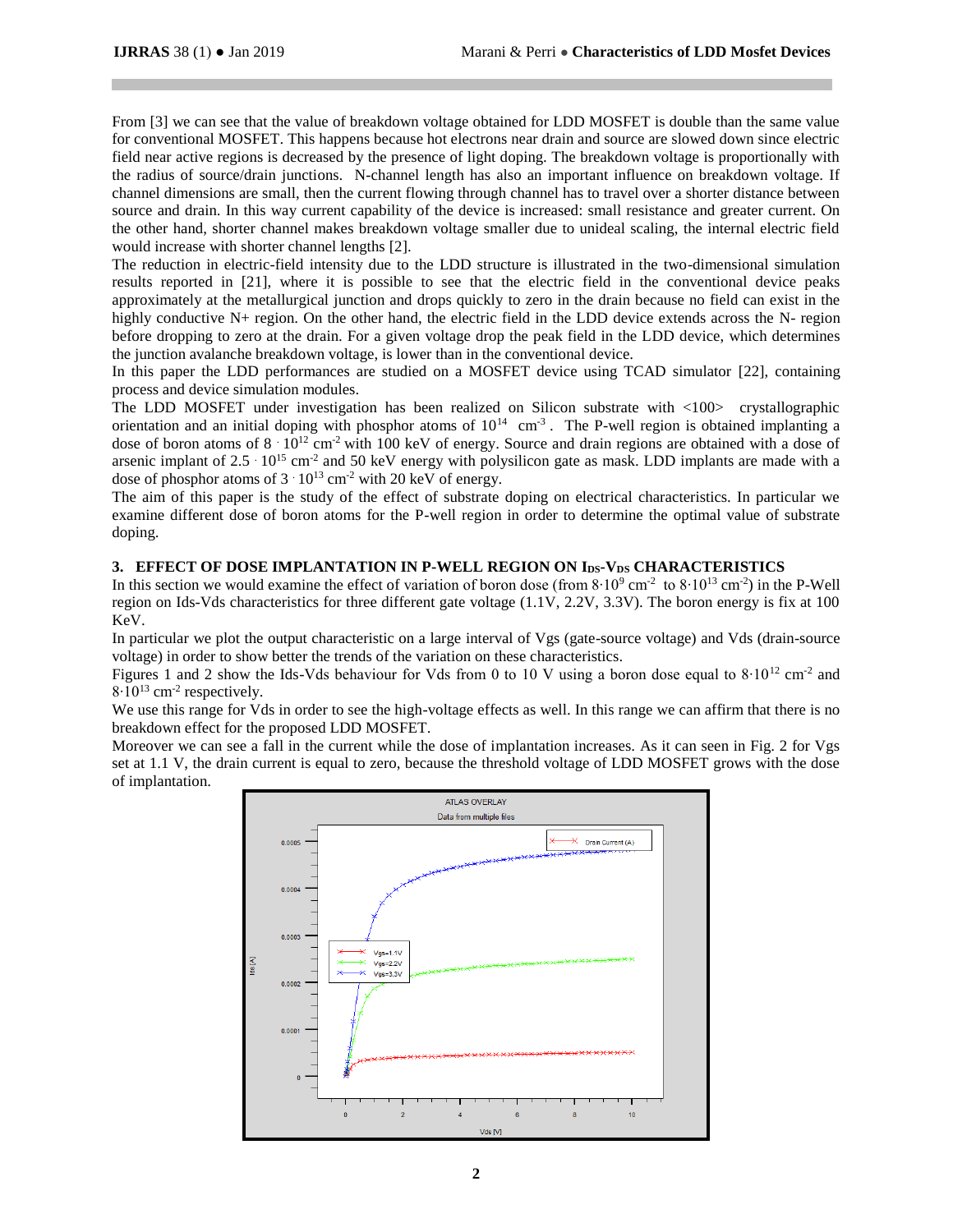

*Figure 1. Ids-Vds characteristics using a boron dose 8∙10<sup>12</sup> cm-2 .*

Figure 2. *Ids-Vds characteristics using a boron dose 8∙10<sup>13</sup> cm-2 .*

Now we would examine the effect on Ids-Vds characteristics when the boron dose decreases. The results of simulations for boron dose of implantation of  $8 \cdot 10^{11}$  cm<sup>-2</sup>,  $8 \cdot 10^{10}$  cm<sup>-2</sup> and  $8 \cdot 10^{9}$  cm<sup>-2</sup> are shown in Figures 3, 4, and 5 respectively.



*Figure 3. Ids-Vds characteristics using a boron dose 8∙10<sup>11</sup> cm-2 .*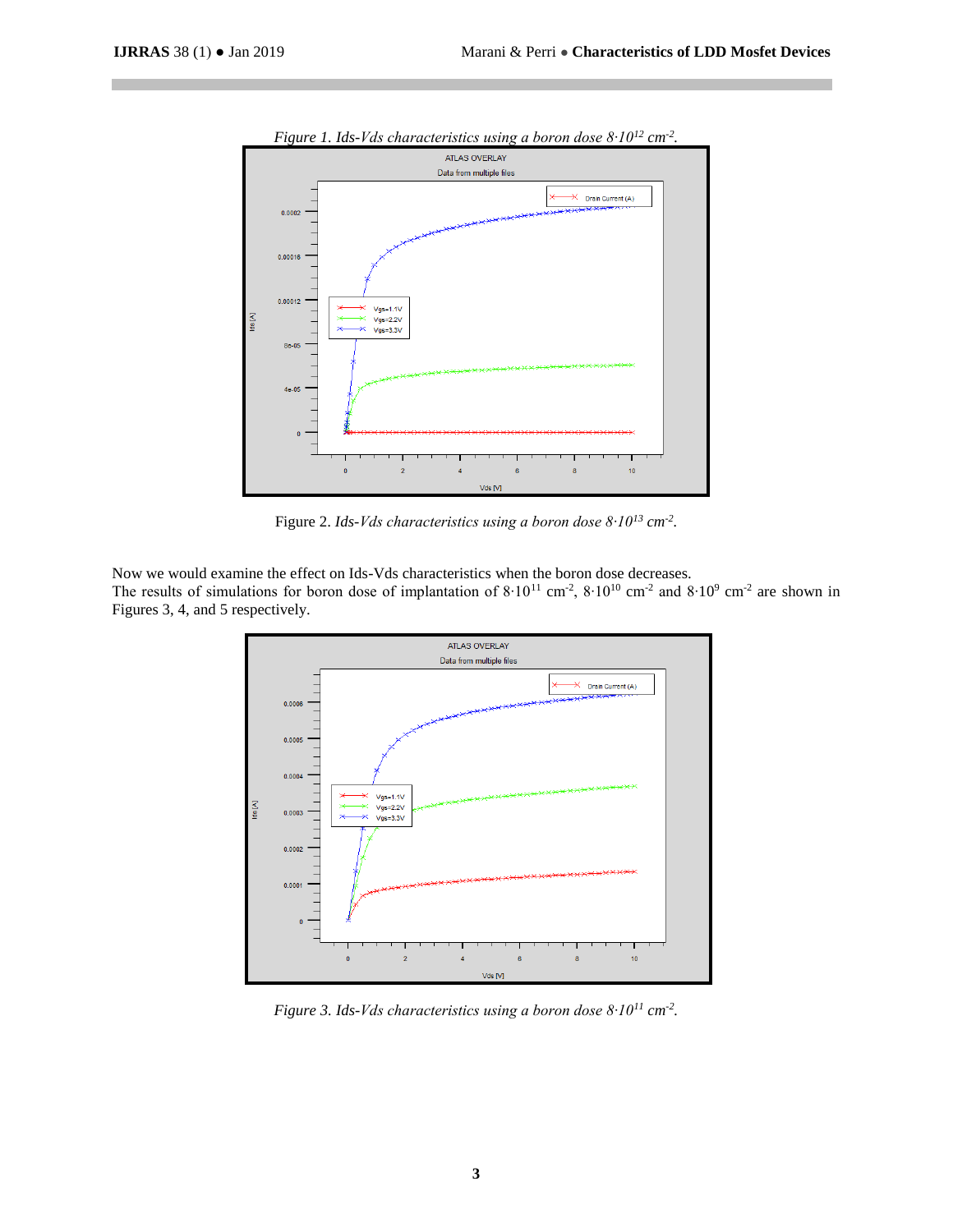

*Figure 4. Ids-Vds characteristics using a boron dose 8∙10<sup>10</sup> cm-2 .*



*Figure 5. Ids-Vds characteristics using a boron dose 8∙10<sup>9</sup> cm-2 .*

We can summarize all these characteristics with Fig. 6 which shows the Ids current for different boron implantation doses (Vgs value is set to 1.1 V).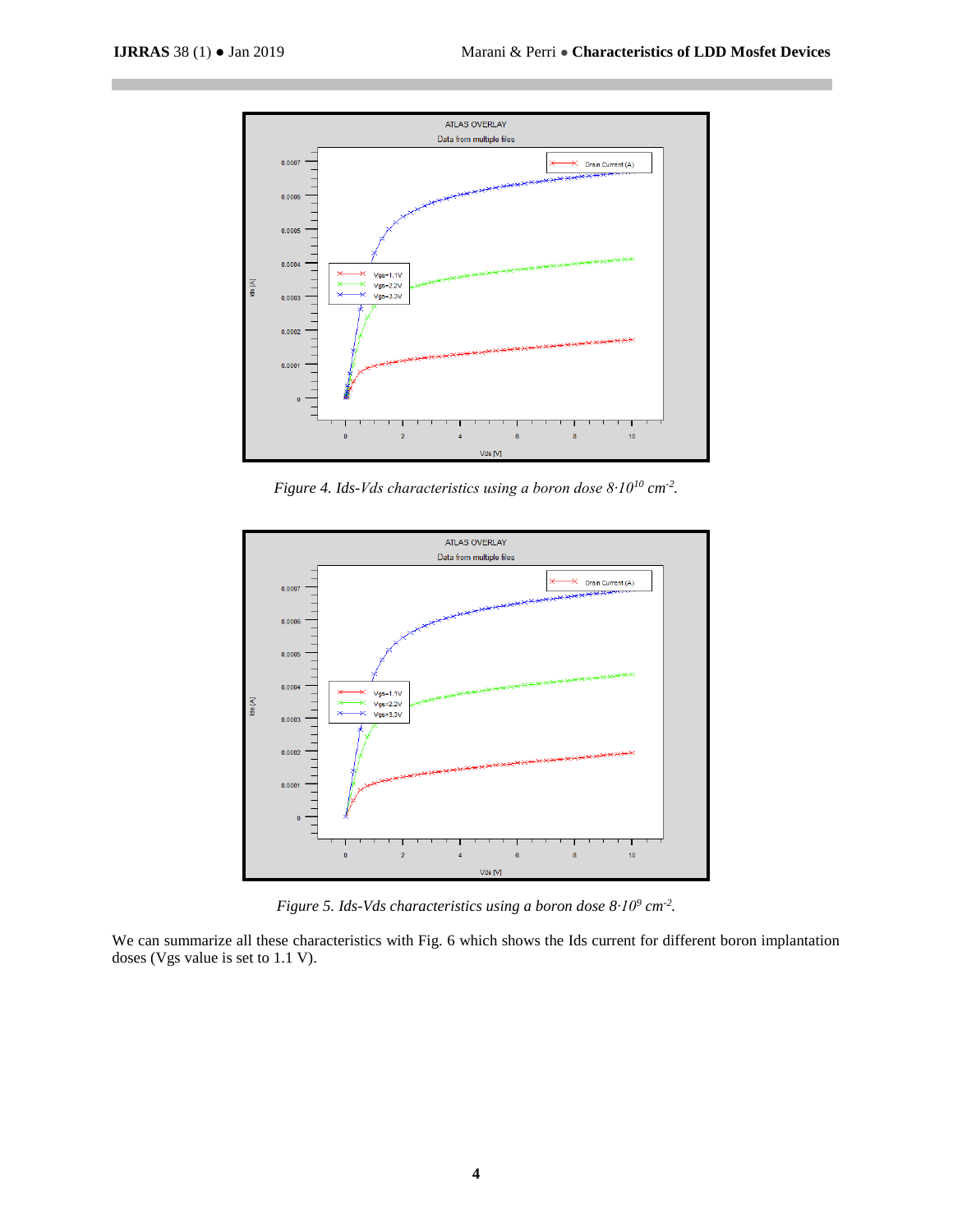

*Figure 6. Ids-Vds characteristics using the considered boron doses for Vgs = 1.1 V.*

Fig. 6 allows to affirm that Ids increases while the implantation dose increases, while, for  $8 \cdot 10^9$  cm<sup>-2</sup>, the LDD device is below the threshold voltage and therefore the current is almost null. In Fig. 7 we plot the value of output resistance versus Vds for each boron dose considered. The simulation values of

Fig. 7 are extracted using MATLAB software (23).



*Figure 7. Rout-Vds characteristics using the considered boron doses for Vgs = 1.1 V.*

As expected Rout increases when boron dose decreases.

# **4. DISCUSSION OF RESULTS**

The analysis of the variations of Ids due to the variation of substrate doping concentrations shows patterns specific to the fabrication parameters.

Modern tools allow to simulate variability and some correlation of the variability, since they work on variation of model parameters but hardly they would present pattern of the variation as those we found.

When we fit a model on the base data (i.e. those without variations), we obtain a fit quite satisfactory for general applications, but usually it is not so stick to the data to sense correctly the Ids-Vds variation due to fabrication process. Indeed when the model is fitted to the altered Ids-Vds data, the fitting procedure senses both the data variation and the inadequacy of the model, and therefore it is not possible to represent in an appropriate way the effect of the process variation using the model parameters. We observed this problem, fitting a model on the simulated data for different process parameter variations.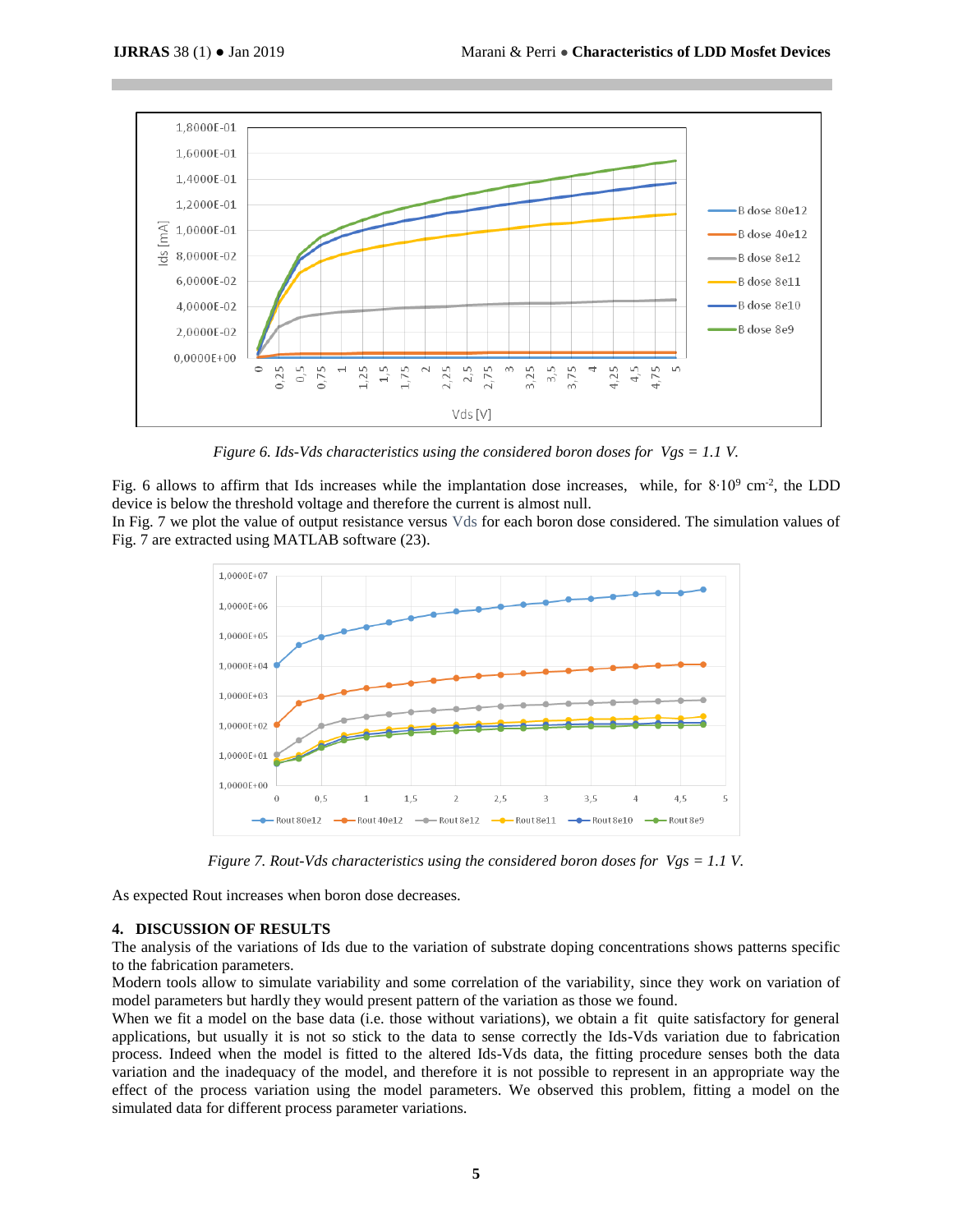In the light of the obtained results, we propose a I-V model where we use the variation patterns as base for the variability of the device:

$$
I_D(V_{GS}, V_{DS}) = I_D^0(V_{GS}, V_{DS}) + \sum_P \left( \frac{\partial I_D(V_{GS}, V_{DS})}{\partial P} * \delta P \right)
$$
 (1)

where  $I_D^0$  is the base model and  $\delta P$  is the variation of the fabrication parameter P. Moreover we approximate:

$$
\frac{\partial I_{\rm D}(V_{\rm GS}, V_{\rm DS})}{\partial P} \approx \frac{\Delta I_{\rm D}(V_{\rm GS}, V_{\rm DS})}{\Delta P} \tag{2}
$$

i.e. the derivate with the variation ratio obtained by device simulations for a specified value of parameter P (in this paper P is the variation of substrate doping concentrations).

Eq. (2) can be implemented as look-up tables or as a functional approximation. In this way the effect of the variation of process parameters could be simulated more adequately as correction to the base model.

#### **5. CONCLUSION AND FUTURE DEVELOPMENTS**

In this paper we have simulated the effect of variations of process parameters on output I-V characteristics of LDD MOSFET. In particular we have examined the effect of variation of substrate doping concentrations through a simulation study applicable also to any submicron device.

The results obtained are coherent with theory: in fact we have shown that the threshold voltage increases with the dose of implantation, but output resistance decreases. Therefore, in the design of the LDD structure, it is necessary a trade-off to be made between output resistance and threshold voltage itself, depending on the type of applications.

At last we have examined a linear model, in which we have proposed an appropriate approximation, that allows to simulate more adequately the effects of variation of the process parameters as correction to the base model of the device.

Nowadays the continuous need to have littler and faster consumer devices such as laptops, smart-phones, cameras and so on, drive companies to develop smaller and smaller electronic components. Si technology almost reached its physical limits and a further scaling is practically impossible. A new kind of technology, based on Carbon NanoTube (CNT), seems to satisfy the market demand and the need to scaling all the electronic components [24-35]. Currently we are studying these new devices.

#### **6. REFERENCES**

- [1] A. G. Perri: Fondamenti di Dispositivi Elettronici, Progedit Editor, Bari, Italy; ISBN: 978-88-6194-080-2, (2016).
- [2] A. G. Perri: Dispositivi Elettronici Avanzati, Progedit Editor, Bari, Italy; ISBN: 978-88-6194-081-9, (2016).
- [3] R. Marani, A.G. Perri: Criteri di progetto dei MOSFET submicrometrici per alte prestazioni, *La Comunicazione NR&N*, Rome, **LVI**, 153–164, (2009).
- [4] S. Ogura *et al.*: Design and Characterization of the Lightly Doped Drain-Source (LDD) Insulated Gate Field-Effect Transistor, *IEEE Journal of Solid-State Circuits*, **15**(4), 424–432, (1980).
- [5] K. Mistry, B. Doyle: How do hot carriers degrade n-channel MOSFETs?, *IEEE Circuits & Devices Magazine*, **11**(1), 28–33, (1995).
- [6] Z. H. Liu *et al.*: Threshold voltage model for deep-submicrometer MOSFETs, *IEEE Transactions on Electron Devices*, **40**(1), 86–98, (1993).
- [7] R. H Yan, A. Ourmzad, K.F. Lee: Scaling the Si MOSFET: from bulk to SOI to bulk. *IEEE Transactions on Electron Devices*, **39**(7), 1704–1710, (1992).
- [8] D. J. Frank, Y. Taur, H.P. Wong: Generalized scale length for two-dimensional effects in MOSFETs, *IEEE Transactions on Electron Devices Letters*, **19**(10), 385–387, (1998).
- [9] G. C. Chiranu, F. Barbarada: LDD Structure Influence on n-MOSFET Parameters, *Proceedings of International Semiconductor Conference (CAS 2015)*, 263–266, (2015).
- [10] H.I. Hanafi: Device Advantages of DI-LDD/LDD MOSFET over DD MOSFET, *IEEE Circuits & Devices Magazine*, **1**(6), 13–16, (1985).
- [11] S. Ogura *et al.*: Elimination of Hot Electron Gate Current By The Lightly Doped Drain- Source Structure, *Proceedings of Electron Devices Meeting 1981*, **27**, 651–654, (1981).